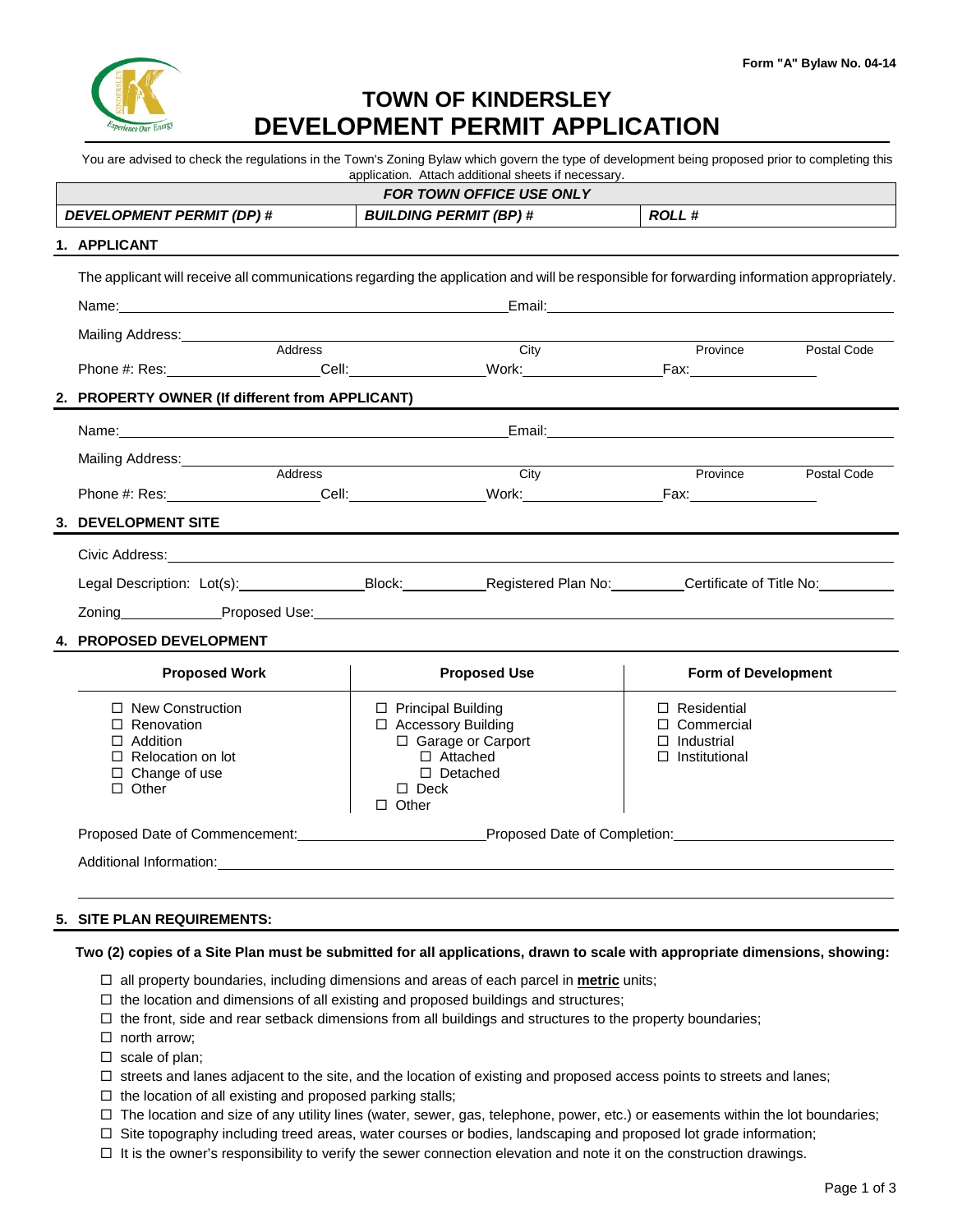## **6. SITE MEASUREMENTS**

Please fill in the following measurements using metric units: